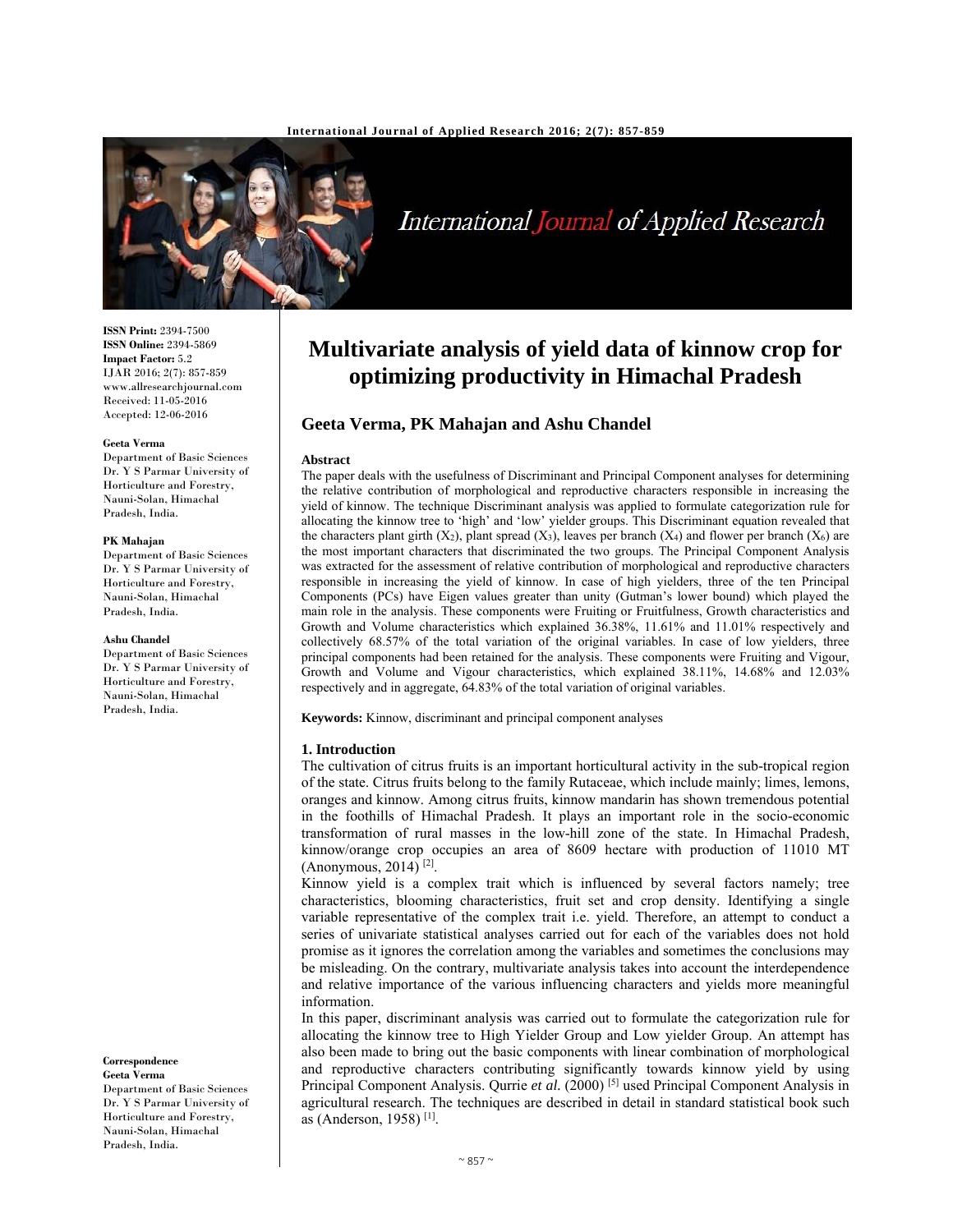**2. Materials & Methods:** Field experiment was conducted during 2014-15 at farmer's kinnow orchard in Indora block of kangra district as this area represent the main kinnow growing belt of the State. An optimum sample size of 104 kinnow trees was selected randomly by following a two-step approach as suggested by Stein (1945) <sup>[6]</sup>. and Cox (1958) <sup>[3]</sup>. Four branches from each of the tree in four directions as per the practice in vogue were selected and the following observations were recorded i.e. Yield per tree (Y), plant girth  $(X_2)$ , plant spread  $(X_3)$ , number of leaves per branch  $(X_4)$ , annual shoot extension growth  $(X_5)$ , number of flower per branch  $(X_6)$ , number of fruits per branch $(X_7)$ , fruit weight( $X_8$ ), fruit set ( $X_9$ ) and LD ratio( $X_{10}$ ).

The data collected were subjected to discriminant analysis to define a systematic and statistically valid procedure for categorizing the trees as high and low yielders. For these two populations, Principal Component Analysis was carried out to bring out the basic components associated with the above referred morphological characters of kinnow.

**3. Results & Discussion: Discriminant analysis:** The essence of discriminate analysis is to categories the observations into desired numbers of groups. In the present study, the observations was first divided into two groups namely 'high yielder' and 'low yielder' and then discriminant function was fitted. The discriminate analysis resulted into the following equations:

 $D_1$  = - 6.991+ 0.079  $X_2$ + 0.293  $X_3$ + 0.007  $X_4$ + 0.039  $X_6$  $\dots(1)$ 

The equation revealed that the characters plant girth  $(X_2)$ , plant spread  $(X_3)$ , leaves per branch  $(X_4)$  and flower per branch  $(X_6)$  were the most important characters that discriminate the two groups. To test the statistical hypothesis of no difference in mean vectors ( $\mu_1$  and  $\mu_2$ ) of ten characters for these two groups; the value of Wilk's lambda  $(\lambda)$  statistic was used. It was concluded that smaller the lambda for an independent variable, the more that variable contributes to the discriminant function. Lambda varies from 0 to 1, with 0 meaning group means differ and 1 meaning all group means are the same. The value of  $\lambda$  was obtained to be 0.465 and which, in turn, gave the computed value of chi-square  $(\chi^2)$ as76.582 is much more than the table value of  $\chi^2$  at 5% level, the hypothesis of equity of group mean vectors was rejected means principle component analysis would be appropriate for data reduction. Having found that the groups differ statistically, the trees were assigned to group I (High Yielder) if  $D \ge m$  otherwise to group II (Low Yielder), where  $m = -1$ 0.10 is the average of groups centroids. The groups formed on the basis of allocation rule were subjected to Principal Components Analysis. The interpretation of classification rule can thus be stated as "Allocate the tree to group I (High yielder) if  $D_1 > m_1$ , otherwise to group II (Low yielder). The groups formed on the basis of allocation rule were subjected to Principal Components Analysis and population-wise the results are discussed below:

**3.1 Population – I (High Yielder):** The main results of Principal Component Analysis pertaining to this population have been presented in Table 1. Perusal of Table 1 revealed that three of the ten Principal Components (PCs) have Eigen values greater than unity (Gutman's lower bound) which

played the main role in the analysis, pertaining to "high yielder". These components explain 36.38%, 11.61% and 11.01% respectively, of the total variation. Together they account 58.99 percent of the total variation of the original variables. The first component extracted in a principal component analysis accounts for a maximal amount of total variance in the observed variables. Under typical conditions, this means that the first component was correlated with at least some of the observed variables.

**Table 2:** Eigenvectors PC analysis of High yielder group.

| <b>Variables</b>                     | PC <sub>1</sub> | PC <sub>2</sub> | PC <sub>3</sub> |  |
|--------------------------------------|-----------------|-----------------|-----------------|--|
| Plant height $(X_1)$                 | 0.33            | 0.48            | 0.22            |  |
| plant girth $(X_2)$                  | 0.30            | 0.20            | 0.53            |  |
| Plant spread $(X_3)$                 | 0.23            | 0.48            | $-0.49$         |  |
| Number of leaves per branch $(X_4)$  | 0.16            | $-0.20$         | 0.53            |  |
| Annual shoot extension               | 0.20            | $-0.47$         | $-0.22$         |  |
| $growth(X_5)$                        |                 |                 |                 |  |
| Number of flowers per branch         | 0.43            | $-0.19$         | 0.03            |  |
| $(X_6)$                              |                 |                 |                 |  |
| Number of fruits per branch( $X_7$ ) | 0.49            | $-0.03$         | $-0.11$         |  |
| fruit weight $(X_8)$                 | 0.29            | $-0.33$         | 0.02            |  |
| Fruit set $(X_9)$                    | 0.39            | 0.09            | $-0.23$         |  |
| LD ratio $(X_{10})$                  | 0.17            | $-0.30$         | $-0.19$         |  |
| Eigen value                          | 3.64            | 1.16            | 1.10            |  |
| % of variance                        | 36.38           | 11.61           | 11.01           |  |
| Cumulative % of variance             | 36.38           | 47.99           | 58.99           |  |

The variables loading for first principal component is highest for three characteristics number of flowers per branch  $(X_6)$ , number of fruits per branch  $(X_7)$ , and percentage fruit set (X9), component may be interpreted as Fruiting or Fruitfulness. The second principal component  $(PC<sub>2</sub>)$  was dominated by plant height  $(X_1)$ , plant spread  $(X_3)$  and annual shoot extension growth $(X_5)$  termed as Growth characteristics. The third principal component  $(PC_3)$  was combination of number of leaves per branch  $(X_4)$  and plant girth  $(X_2)$  termed as Growth and Volume characteristics of the plant.

**3.2 Population – II (Low Yielder):** Table-2 revealed that the first principal component  $(PC_1)$  had eigen value 3.81 and it explained 38.11 percent of total variation in the data set and showed relative maximum weight for number of fruits per branch  $(X_7)$  followed by number of flowers per branch  $(X_6)$ and percentage fruit set  $(X_9)$  followed by plant height  $(X_1)$ . None of the characters was found to be negative in  $PC_1$ . The second principle explained the 14.68 percent of total variations with eigen value 1.47. In this component of the variables viz. annual shoot extension growth  $(X_5)$ , fruit weight  $(X_8)$  and plant spread  $(X_3)$  was found to be positive. Therefore, the second component extracted was account for a maximum amount of variance in the data set that was not accounted for by the first component. The third principle component has eigen value 1.20 and explains 12.03 percent of the total variations. The contribution of the variable were plant girth  $(X_2)$  was found to be positive whereas number of leaves per branch  $(X_4)$  had negative contribution. The PC<sub>1</sub>,  $PC<sub>2</sub>$  and  $PC<sub>3</sub>$  showed relatively large variation with eigen values 3.81, 1.47 and 1.20 respectively. These eigen values were greater than one and represented exact linear dependency.